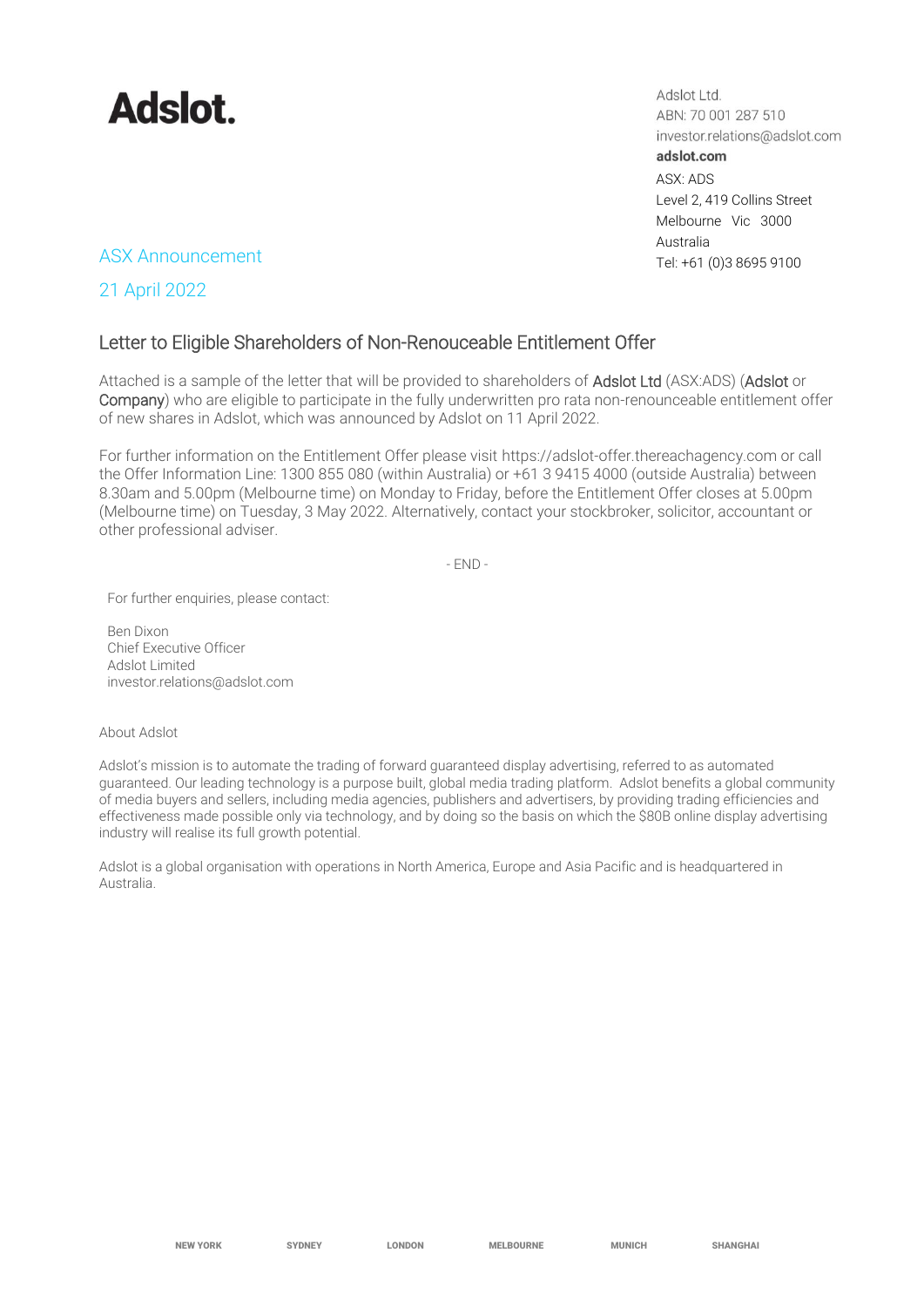

ADS MR SAM SAMPLE FLAT 123 123 SAMPLE STREET THE SAMPLE HILL SAMPLE ESTATE SAMPLEVILLE VIC 3030

# **For all enquiries:**

**Phone:**

(within Australia) 1300 855 080 (outside Australia) +61 3 9415 4000

**Web:** https://adslot-offer.thereachagency.com

**SRN/HIN: SRN WITHHELD**

# **NOT FOR DISTRIBUTION OR RELEASE IN THE UNITED STATES**

Dear Shareholder 21 April 2022

\*<br>\* London<br>Timografia

# **Adslot Ltd (ASX: ADS) A\$2.0 million NON RENOUNCEABLE ENTITLEMENT OFFER**

On 11 April 2022, Adslot Ltd (**Adslot**) announced a capital raising comprising of an institutional placement to raise A\$1.8 million at the issue price of A\$0.017 (**Placement**) and a fully underwritten non renounceable entitlement offer to subscribe for 1 new Share for every 17 existing Shares at an Issue Price of A\$0.017 per new Share (**Entitlement Offer**) to raise approximately A\$1,982,000.

The proceeds from the Entitlement Offer will be used to pay US sales and marketing costs, for Adslot Media product development, to strengthen Adslot's balance sheet and provide additional working capital, and to pay the costs of the Placement and the Entitlement Offer. Further details are set out in the investor presentation relating to the Entitlement Offer published on ASX on 11 April 2022.

The Entitlement Offer is an offer to eligible shareholders (as described below) (**Eligible Shareholders**) to participate in an issue of ordinary shares in Adslot (**New Shares**) at the Offer Price (as defined below) and offer ratio referred to below. The Entitlement Offer is being made by Adslot without a prospectus or other disclosure document in accordance with section 708AA of the *Corporations Act 2001* (Cth) (**Corporations Act**)).

As an Eligible Shareholder, you are able to subscribe for 1 New Share for every 17 existing Adslot ordinary shares that you held on the Record Date of 7.00pm (Melbourne time) on Tuesday, 19 April 2022 (**Entitlement**). The offer price is A\$0.017 per New Share (**Offer Price**). Your personalised Entitlement and Acceptance Form includes the number of New Shares that you are able to subscribe for based on your Entitlement. Fractional entitlements have been rounded up to the nearest whole number of shares.

The Entitlement Offer includes a top up facility under which Eligible Shareholders who subscribe for their Entitlement in full can apply to take up additional New Shares in excess of their Entitlement, up to a maximum of 50% of their Entitlement (**Top Up Offer**). Applications under the Top Up Offer will only be considered to the extent there is a shortfall under the Entitlement Offer. Allocations of New Shares to applicants in the Top Up Offer will be determined by Adslot in its sole discretion and will be subject to the terms set out in the Offer Document.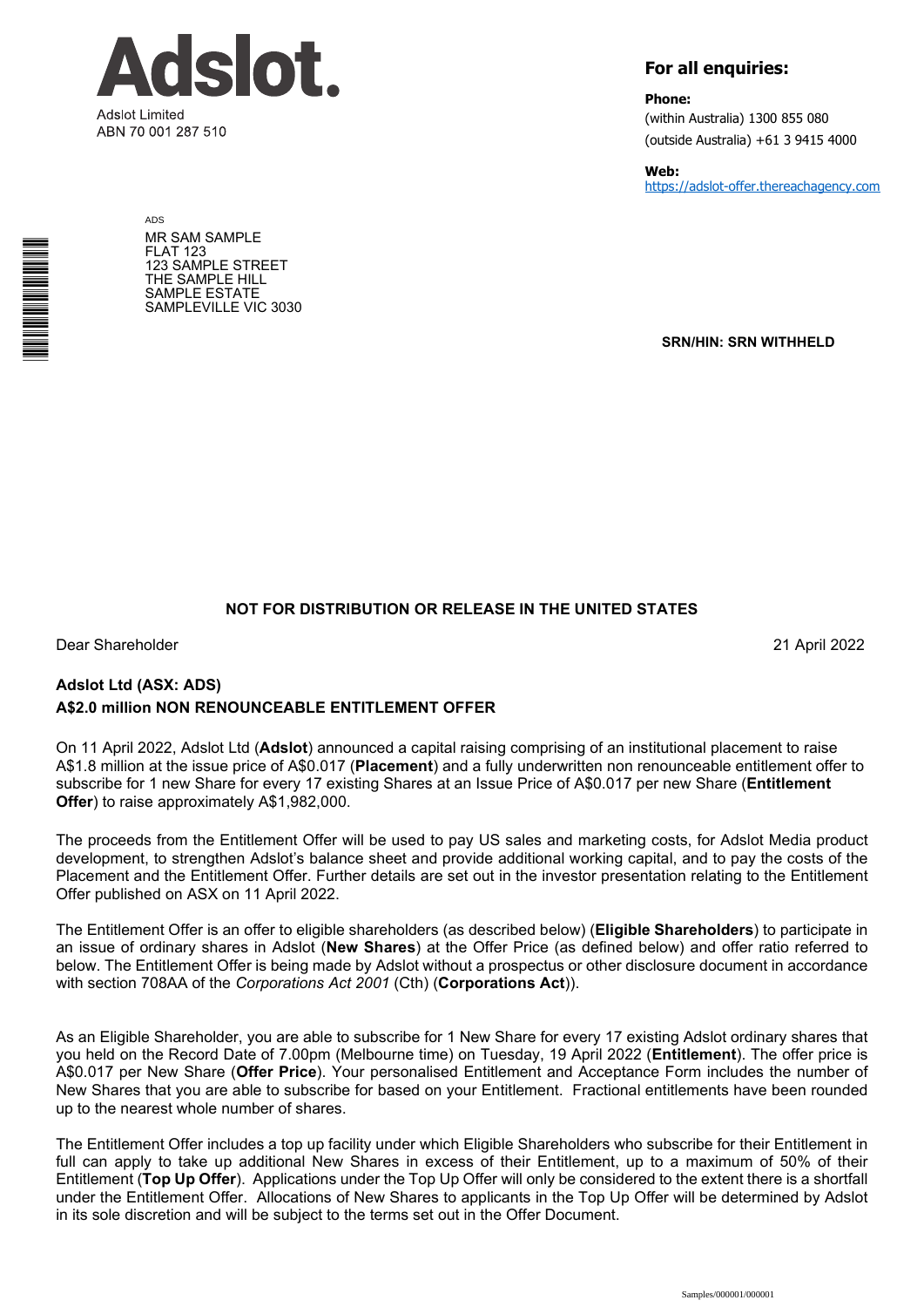**This letter is to notify you that the Entitlement Offer is now open and provide you with instructions as to how to obtain a copy of the Offer Document and your personalised Entitlement and Acceptance Form.** 

**How to obtain a copy of the Offer Document and your personalised Entitlement and Acceptance Form** 

- **1. ONLINE** The Offer Document and your personalised Entitlement and Acceptance Form are available to view online at https://adslot-offer.thereachagency.com. To access this website you will need your SRN or HIN, which is displayed at the top of this letter.
- **2. PAPER** You can request a paper copy of the Offer Document and your personalised Entitlement and Acceptance Form by contacting the Offer Information Line on 1300 855 080 within Australia) or +61 3 9415 4000 (outside Australia) between 8.30am and 5.00pm (Melbourne time) on Monday to Friday.

**Please note that there may be some delays in delivery of the Offer Document and your personalised Entitlement and Acceptance Form via post (including because of ongoing disruption caused by COVID-19). You are encouraged to access the Offer Document and your personalised Entitlement and Acceptance Form online by following the instructions on the offer website.** 

**The Entitlement Offer is scheduled to close at 5.00pm (Melbourne time) on Tuesday, 3 May 2022. Payment must be received before this time.** 

You should read the Offer Document carefully and in its entirety before deciding whether to participate in the Entitlement Offer.

## **Eligible Shareholders**

Eligible Shareholders are holders of fully paid ordinary shares in the capital of Adslot as at 7.00pm (Melbourne time) on Tuesday, 19 April 2022 (**Record Date**) who:

- 1. have an address on the Adslot register as at the Record Date in Australia or New Zealand, other than certain institutional or sophisticated shareholders in foreign jurisdictions determined by the directors of Adslot;
- 2. are not in the United States and are not acting for the account or benefit of a person in the United States; and
- 3. are eligible under all applicable securities laws to receive an offer under the Entitlement Offer without any requirement for a prospectus, disclosure document, or any lodgement, filing, registration or qualification,

provided that, if a shareholder (including a nominee or custodian) is acting for the account or benefit of a person in the United States, it may not participate in the Entitlement Offer on behalf of such a person.

## **Action required by Eligible Shareholders**

Entitlements may have value and it is important that Eligible Shareholders determine whether to take up all or part of their Entitlements or do nothing.

## **1. Take up all of your Entitlement**

If you are an Eligible Shareholder and you wish to take up your Entitlement in full (including applying for additional New Shares under the Top Up Offer), you are encouraged to make payment by BPAY where possible. Payment must be received before 5.00pm (Melbourne time) on Tuesday, 3 May 2022. You can access your personalised payment instructions online at https://adslot-offer.thereachagency.com.

#### **2. Take up part of your Entitlement**

If you are an Eligible Shareholder and you wish to take up part of your Entitlement, you are encouraged to make payment by BPAY where possible. Payment must be received before 5.00pm (Melbourne time) on Tuesday, 3 May 2022. You can access your personalised payment instructions online at https://adslotoffer.thereachagency.com. You will not receive any payment or value for any of your Entitlement not taken up and your percentage holding in Adslot will be reduced as a result of your taking up less than your full Entitlement under the Entitlement Offer.